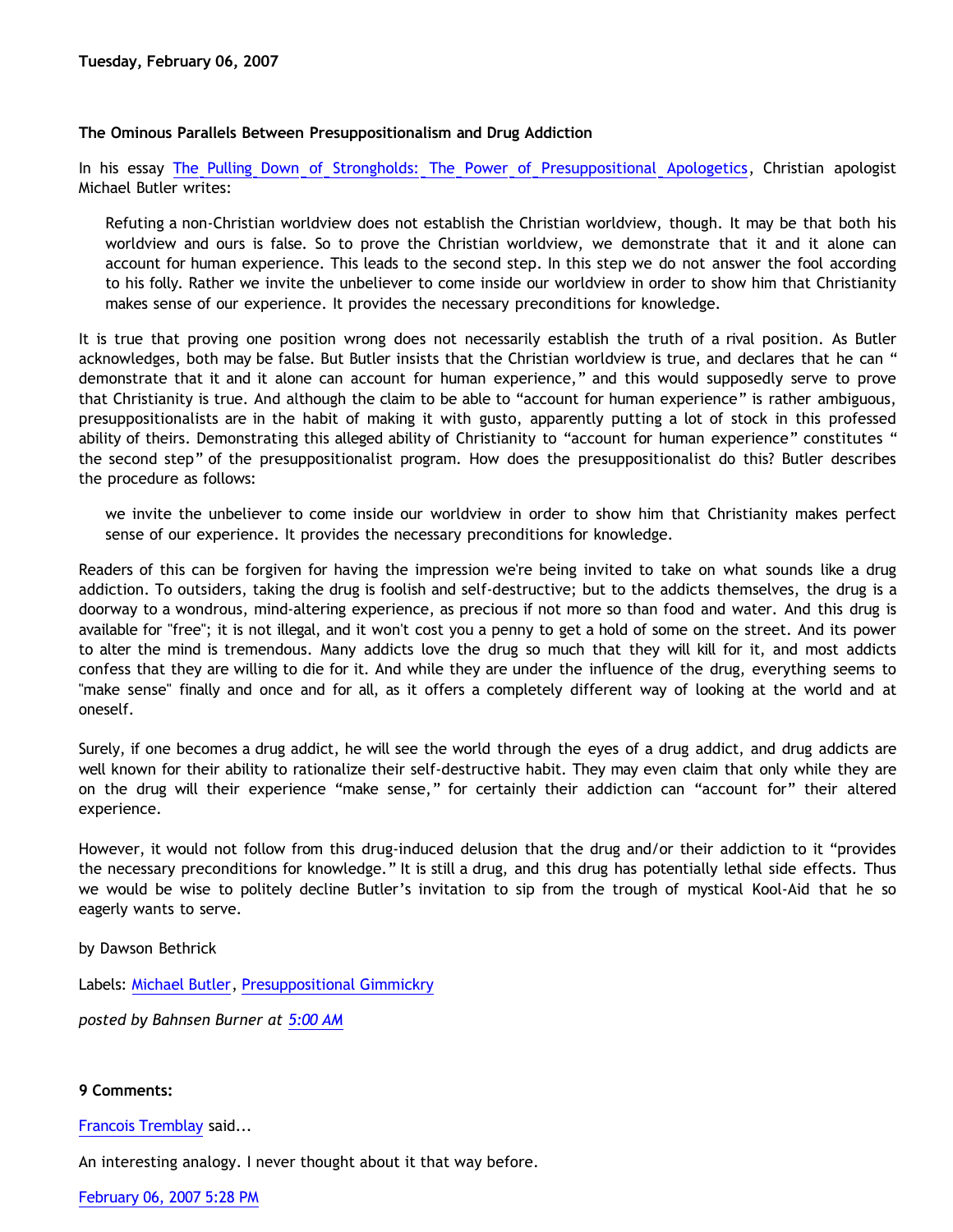[Bahnsen Burner](http://www.blogger.com/profile/11030029491768748360) said...

In the 1980's, I remember seeing religious tracts with the slogan "Get high on Jesus." Even Christians themselves sensed the parallels between their god-belief and chemical intoxication. They even used the similarity between the two as a luring device. So in a way, a Christian who condemns drug use is just another hypocrite. Go figure.

Regards, Dawson

[February 06, 2007 6:06 PM](http://bahnsenburner.blogspot.com/2007/02/333145160910615313)

[beepbeepitsme](http://www.blogger.com/profile/12931640447011071849) said...

Nice analogy. I have also seen religious beliefs represented viually as "bubbles." A christian bubble a muslim bubble etc etc. Those within their respective bubbles filter all information recived through the "collective membrane of faith", so they are not able to receive information as it may have been intended.

One could make the case that we all do this to varying extents. But the examples seem more obvious when the filter is one of religious faith.

[February 08, 2007 3:27 PM](http://bahnsenburner.blogspot.com/2007/02/1516490215277423215)

[beepbeepitsme](http://www.blogger.com/profile/12931640447011071849) said...

Sheesh, I gotta learn to spell check. I hope the previous post is decipherable.

[February 08, 2007 3:28 PM](http://bahnsenburner.blogspot.com/2007/02/3762030176140432038)

[openlyatheist](http://www.blogger.com/profile/21582664) said...

It is a parallel I have made many times before. The brain is a chemical machine. When a dog is trained to obey a command for the sake of a treat, then becomes well trained enough to obey in the absence of a treat, it is because the 'treat' is actually the feeling of satisfaction produced by it's brain. In philosophical terms, I often see apologetics as a sort of addiction to concept-stealing; like kleptomania, if you will.

Any more commentary on the rest of Butler's writing?

[February 08, 2007 5:53 PM](http://bahnsenburner.blogspot.com/2007/02/5459096758425777187)

[beepbeepitsme](http://www.blogger.com/profile/12931640447011071849) said...

I have often thought also that religious meetings resenble in form, nature and effect, those of a rock concert or a nuremberg rally.

People elicit strong chemical responses in some of these situations. The experiences is so enjoyable that they wish to repeat it, kind of like the high an athelete gets from running.

So, they all work themselves up into a lather of emotional responsiveness; the "feel good chemicals" in the brain are going apeshit - and so are they.

Believers claim, of course, that they are "high on god" and that it is god which is touching their lives in wonderful and miraculous ways. Whereas, I think they are just getting off on the idea of a god, and their brain chemistry is responding accordingly.

[February 09, 2007 12:06 AM](http://bahnsenburner.blogspot.com/2007/02/6331474357060227730)

[breakerslion](http://www.blogger.com/profile/14327290369084118043) said...

Misdirected sexuality. That's why the dogma is so prudish. First, create sexual frustration, then give it an alternate outlet. Halelujah! Poor, crazy fucks.

[February 20, 2007 5:46 PM](http://bahnsenburner.blogspot.com/2007/02/7031583297701497402)

[beepbeepitsme](http://www.blogger.com/profile/12931640447011071849) said...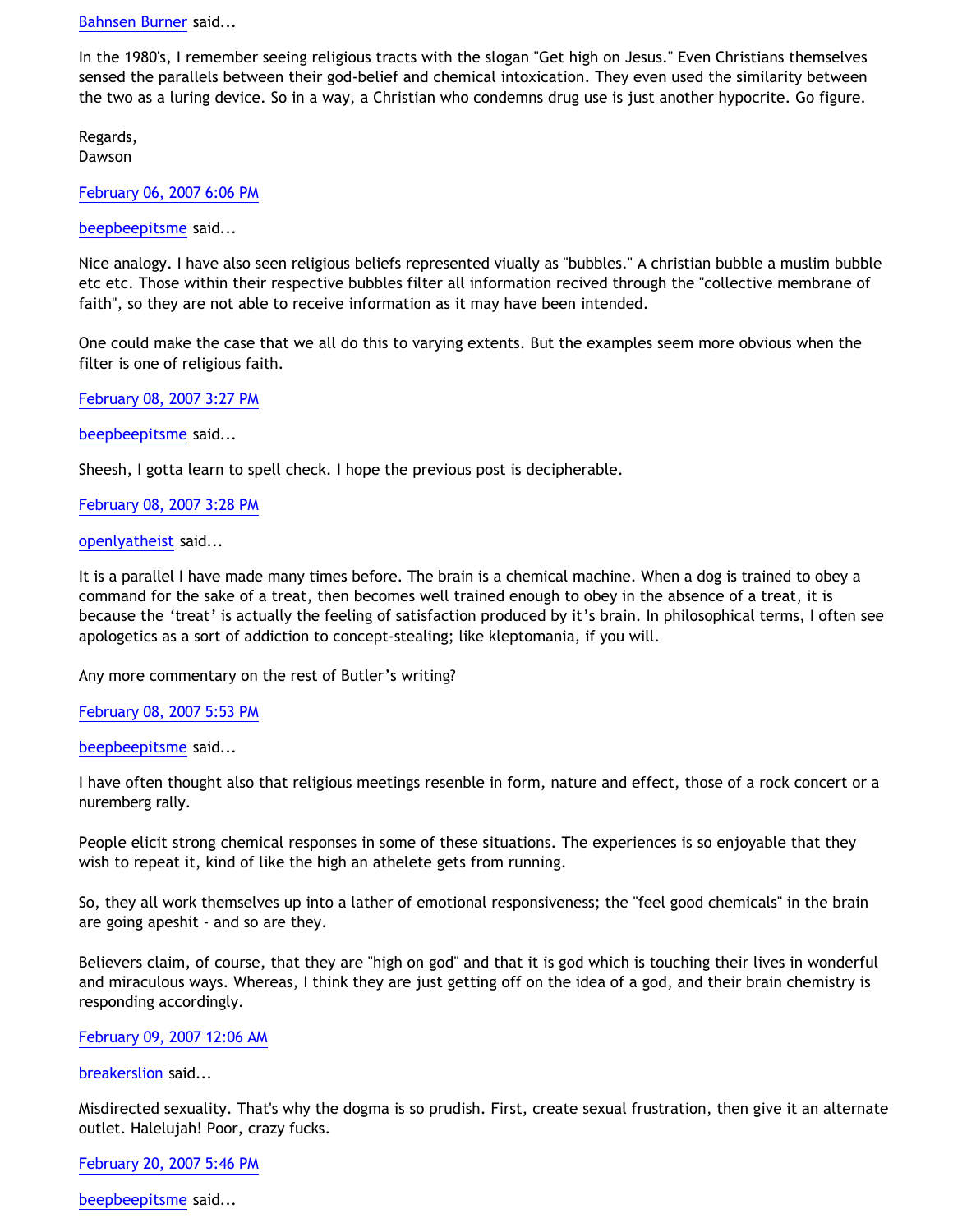This is to calvindude at <http://calvindude.com/dude/blog/2007/02/drugs-n-religion-man/>

- where he not only copied and pasted my replies here without my permission, but then goes on to claim that I get off on the idea of no god.

Firstly, calvindude, I consider it bad form to write an article that I can not respond via a comment on the article.

And secondly, how do you know I get off on the idea of no god?

Have you got a test for that? Or will we just take that on faith? You know I won't.

Actually, it is more likely to be slightly depressing with the realization that religions are basically fairytales for adults.

But then, I am adult enough to realize that the truth, even if it may be unpleasant, is better than living a lie.

Theists, on the other hand, I suspect, would prefer a lie if it made them feel good, over what may be the truth, anyday.

And we could always conduct a little experiment to see who "gets off more". We could test whether you produce more serotonin when you think about god, than I do when I don't think about god.

Judging by the looks of orgasmic pleasure on the faces of believers at their Nuremberg Rallies, (I mean churches), your seratonin levels will be shooting through the roof.

## [February 21, 2007 4:08 AM](http://bahnsenburner.blogspot.com/2007/02/6893298454117200414)

[Bahnsen Burner](http://www.blogger.com/profile/11030029491768748360) said...

## Hey Beep,

Thanks for the link. I did not see Calvindude's post until you showed up. Very entertaining stuff, this Calvindude. He accuses me of trying to poison the well. On the contrary, I'm looking to decontaminate it!

He says that my noting a similarity between the invitation to alter one's mind by taking drugs and the invitation to alter one's mind by "trying Jesus," is "an attempt... to employ guilt by association." While I nowhere mention anything about guilt (I simply note the similarity between the two), Calvindude tells us about his own guilt (does he deny any guilt?).

It is a fact that many drugs can alter one's consciousness. Does Calvindude deny this? He does not say one way or another. It is also a fact that step two of the presuppositional apologetic as Butler presents it seeks to persuade the non-believer by having him adopt a worldview which alters his mentality. It's essentially saying "try this, and once you do, you'll see what you've been missing!" just like a junky would say to potential co-users. Just as it seems to be with a drug, presuppositionalism will "open" one's eyes, and suddenly he'll be able to "make sense" of his experience while under its influence.

Calvindude asserts (without argument) that my "post is long on analogy, short on argument." The analogy should be self-evident to most adults, and should not require much if any argument or explanation (look how easy it was for me to explain it!). Perhaps Calvindude needs more handholding here. But the observation should be clear enough, and his associating it with guilt suggests that he gets it.

Calvindude wants to believe that a better analogy would incorporate food instead of drugs. Here Calvindude himself gives us an example of something that is "short on argument" and lacks any analogy whatsoever. It's like comparing food with poison. He provides no argument to indicate that food is a more preferable analogue to Butler's step two than drug use. But there are good reasons to suppose this wouldn't work. First of all, as an already well-fed non-believer, food is not going to alter my consciousness. For example, I just had a plate of pasta for my breakfast, and I still hold the same fundamental worldview (for instance, I can still recognize why Christianity is irrational). Also, I can point to reasons other than altering my worldview for my motivation to eat food. For instance, without it, I will die. This is disanalogous to what happens when someone stops believing in Christianity's invisible magic beings. I stopped being a Christian some 15 years ago, but I did not die. In fact, I finally began to live. Here the analogy to drug use is further secured: when I departed the [childishness of](http://bahnsenburner.blogspot.com/2005/12/with-minds-of-children.html)